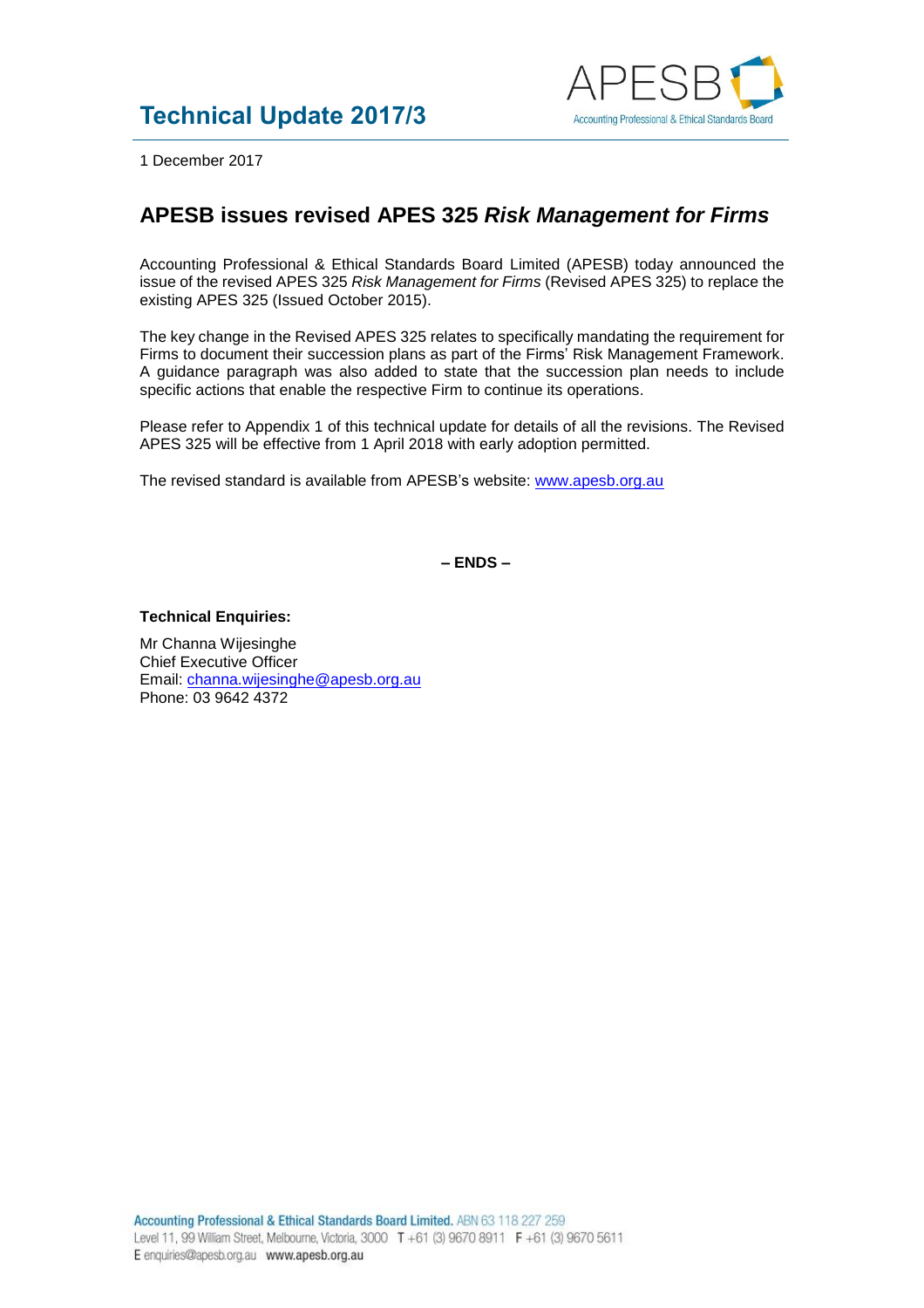## **Appendix 1**

## **Revision to APES 325 (Issued October 2015)**

Accounting Professional & Ethical Standards Board Limited (APESB) has approved the following revisions to APES 325 *Risk Management for Firms* which was originally issued in December 2011 and revised in October 2015.

| Paragraph<br><b>Reference</b> | <b>Revisions</b>                                                                                                                                                                                                                                                                                                                                                                                                                                                                                                                                                                                                                                                                                                                                                                                                                                                                                                                             |
|-------------------------------|----------------------------------------------------------------------------------------------------------------------------------------------------------------------------------------------------------------------------------------------------------------------------------------------------------------------------------------------------------------------------------------------------------------------------------------------------------------------------------------------------------------------------------------------------------------------------------------------------------------------------------------------------------------------------------------------------------------------------------------------------------------------------------------------------------------------------------------------------------------------------------------------------------------------------------------------|
| 1.2                           | Accounting Professional & Ethical Standards Board Limited (APESB) has<br>revised professional standard APES 325 Risk Management for Firms (the<br>Standard). A Risk Management Framework in compliance with this<br>Standard is was required to be established by Firms by 1 January 2013. This<br>Standard supersedes APES 325 issued in December 2011 and revised in<br>October 2015, and Firms are required to incorporate appropriate<br>amendments to their Risk Management Frameworks by 4 January 2016 1<br>April 2018. Earlier adoption of this Standard is permitted.                                                                                                                                                                                                                                                                                                                                                               |
| $\mathbf{2}$                  | <b>Engagement</b> means an agreement, whether written or otherwise, between<br>a Member in Public Practice and a Client relating to the provision of<br>Professional Services by a Member in Public Practice. However,<br>consultations with a prospective Client prior to such an agreement are not<br>part of an Engagement.<br><b>Firm</b> means:<br>A sole practitioner, partnership, corporation or other entity of<br>(a)<br>professional accountants;<br>An entity that controls such parties, through ownership, management or<br>(b)<br>other means;<br>An entity controlled by such parties, through ownership, management<br>(c)<br>or other means; or<br>(d)<br>An Auditor-General's office or department.<br><b>Professional Standards</b> means all standards issued by the Accounting<br>Professional & Ethical Standards Board Limited and all professional and<br>ethical requirements of the applicable Professional Body. |
| 3.3                           | A Firm's quality control policies and procedures, developed in accordance<br>with APES 320 Quality Control for Firms, should be embedded within the<br>Risk Management Framework. This will facilitate a Firm complying with this<br>Setandard and APES 320 and ensure consistency within the Firm's policies<br>and procedures.                                                                                                                                                                                                                                                                                                                                                                                                                                                                                                                                                                                                             |
| 4.2                           | The Firm's Risk Management Framework shall include policies and<br>procedures that identify, assess and manage key organisational<br>Risks, which may include:<br><b>Governance Risks;</b><br>(a)<br><b>Business continuity Risks (including succession planning);</b><br>(b)<br><b>Business Risks;</b><br>(c)<br>(d)<br><b>Financial Risks;</b>                                                                                                                                                                                                                                                                                                                                                                                                                                                                                                                                                                                             |